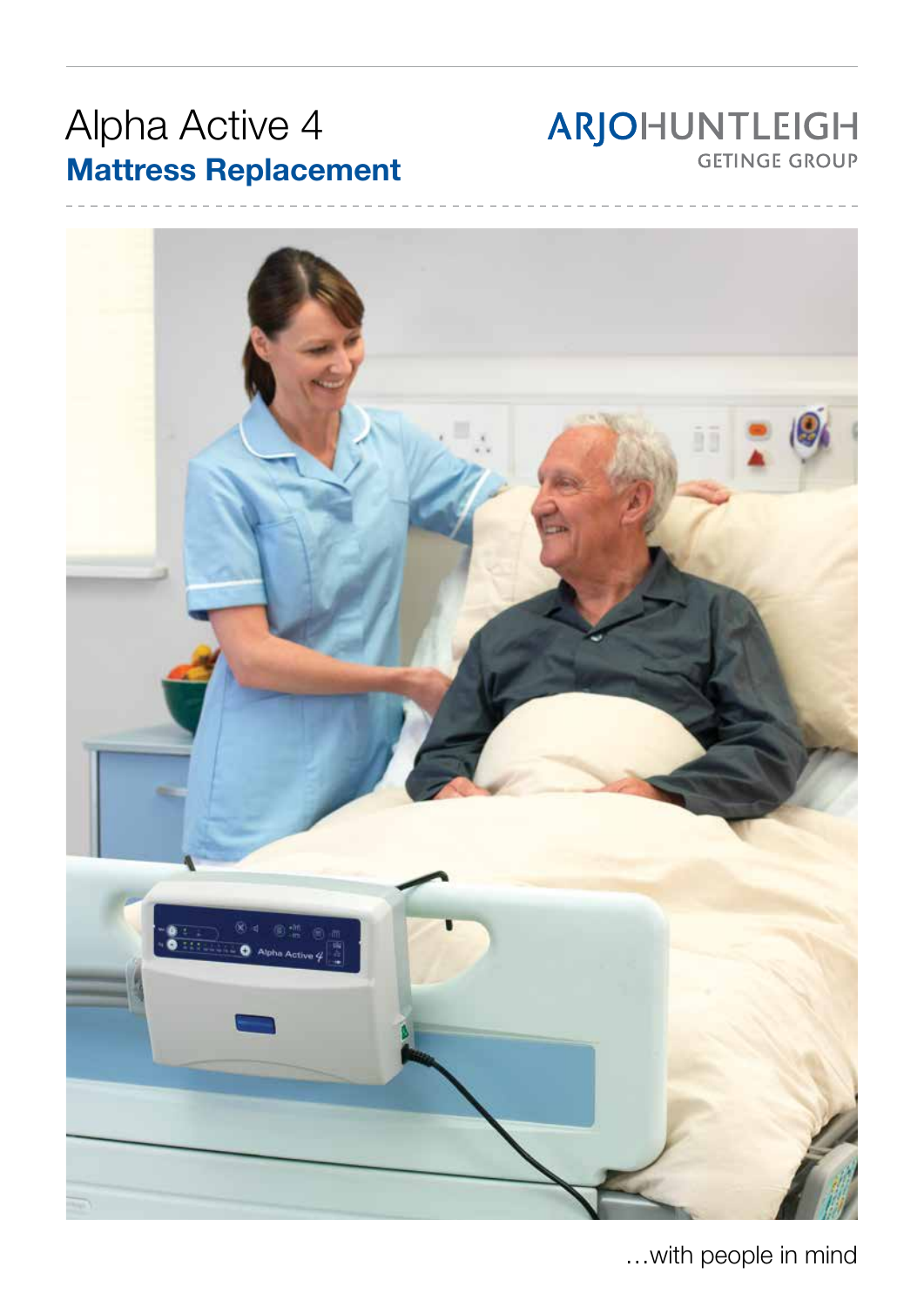

## Relieving the pressure, for you and your patients

Designed for the prevention and management of pressure ulcers, the Alpha Active® 4 pressure redistributing mattress replacement system is suitable for a range of care environments.

The *Alpha Active 4* system has been designed as a costeffective solution for the prevention and management of pressure ulcers, offering enhanced quality of care and reduced risk for patient and caregiver alike.

The system offers advanced features for the delivery of high quality care to vulnerable patients, whilst remaining easy-to-use for the caregiver and simple to clean and maintain.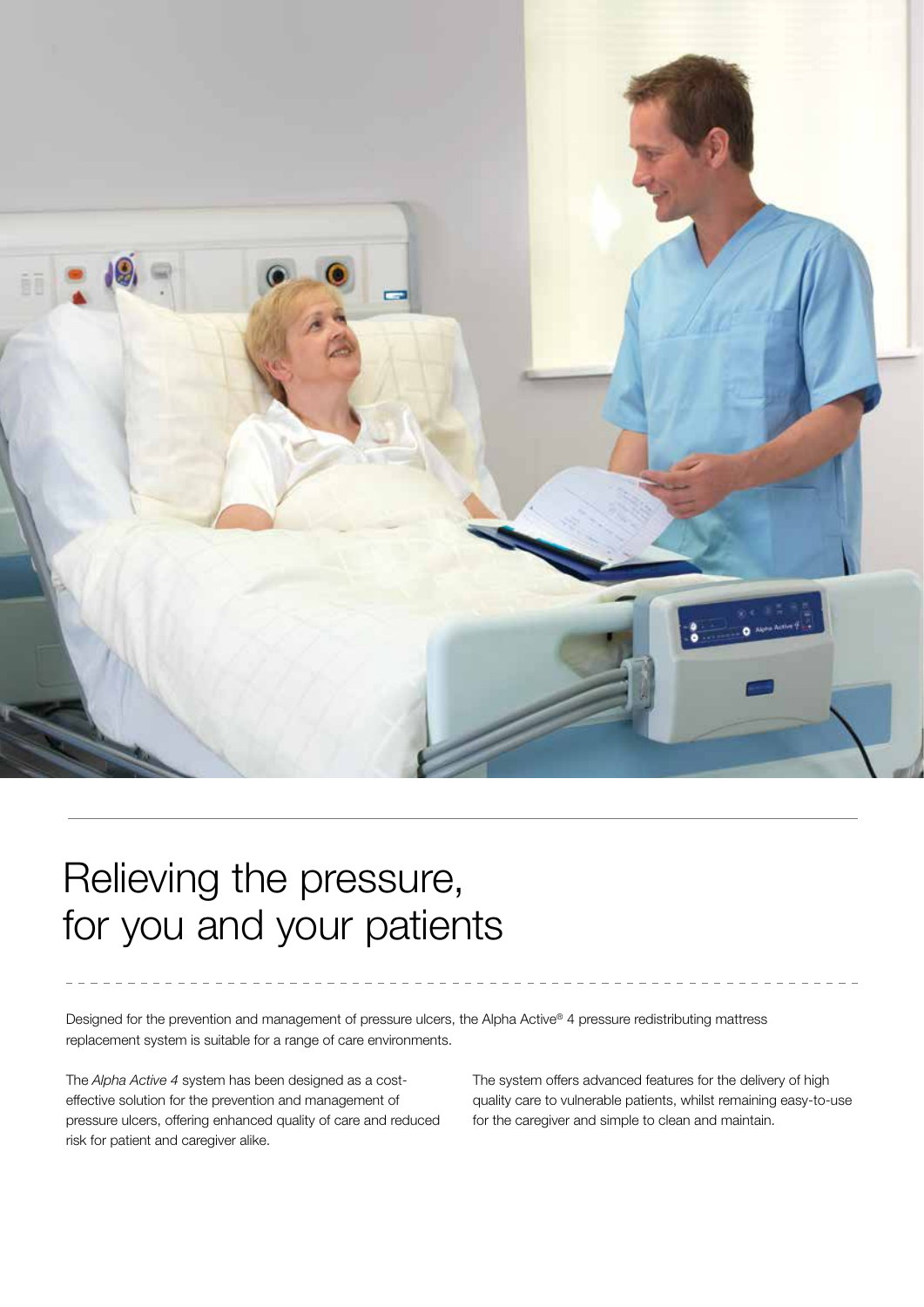

Includes low pressure alarm, power fail alarm and pump fault alarm

Provides additional support and increases patient stability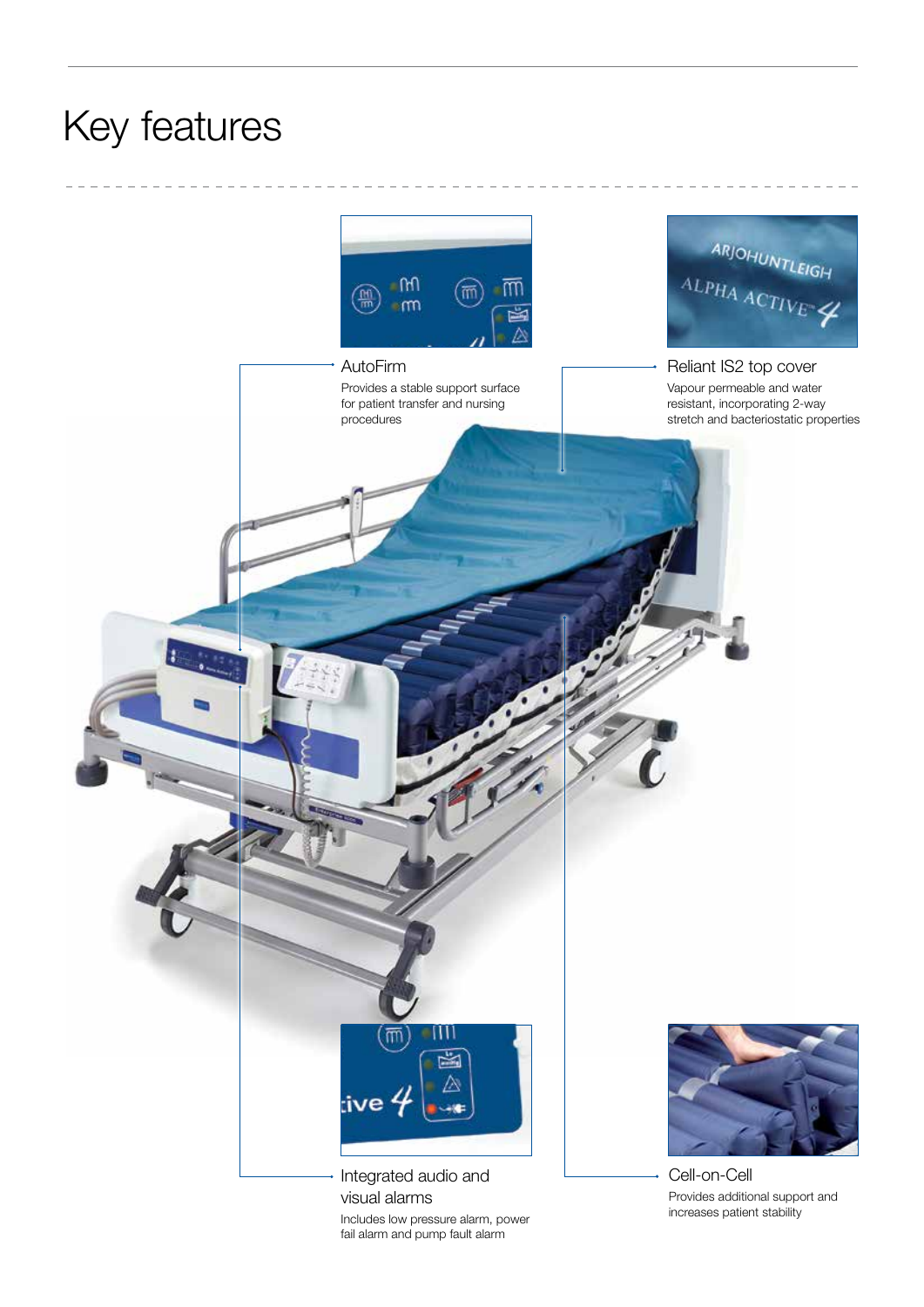- Electronic pressure setting allows accurate and appropriate pressure settings to be set for various weight ranges.
- Variable cycle times In addition to a 10 minute cycle time, the *Alpha Active 4* system offers the choice of an extended cycle period of 20 minutes, which may be desirable as patients begin to rehabilitate and the risk reduces. This can be used if less aggressive therapy is required or a more stable support surface is required (e.g. during the night).
- AutoFirm provides a stable support surface for patient transfer and nursing procedures.
- 2 Modes of operation complements prevention and treatment protocols while accommodating clinical and patient preference:

 *Active / Alternating mode:* periodically redistributes pressure away from vulnerable areas by alternately inflating and deflating cells beneath the patient. Ideal for prevention in the higher risk patient, particularly for those unable to be frequently repositioned<sup>1</sup>.

 *Reactive / Static mode:* cell pressure is equalised to redistribute the body weight over a greater surface area – ideal for patients unable to tolerate a moving surface or those in rehabilitation.

• Audio & Visual alarms – include; Low pressure alarm, Power fail alarm & Pump fault alarm.

- Modular construction contributes to ease of cleaning and maintenance.
- Ergonomic, compact & quiet pump ideal for home and community care use.
- Transport facility easy to use transport mechanism provides patient support. Cell pressures are automatically equalised, leaving a comfortable even surface.
- Cell-on-Cell provides additional support and increases patient stability.
- Static Head Cells Enhances head section comfort and stability.
- Reliant IS2 top cover vapour permeable and water resistant, incorporating 2-way stretch and bacteriostatic properties.
- Ventilated Cells Actively manage the microclimate thereby reducing the build up of moisture at the skin interface, lowering the risk of maceration.
- CPR deflate rapid deflation function allows CPR to be administered without unnecessary delay.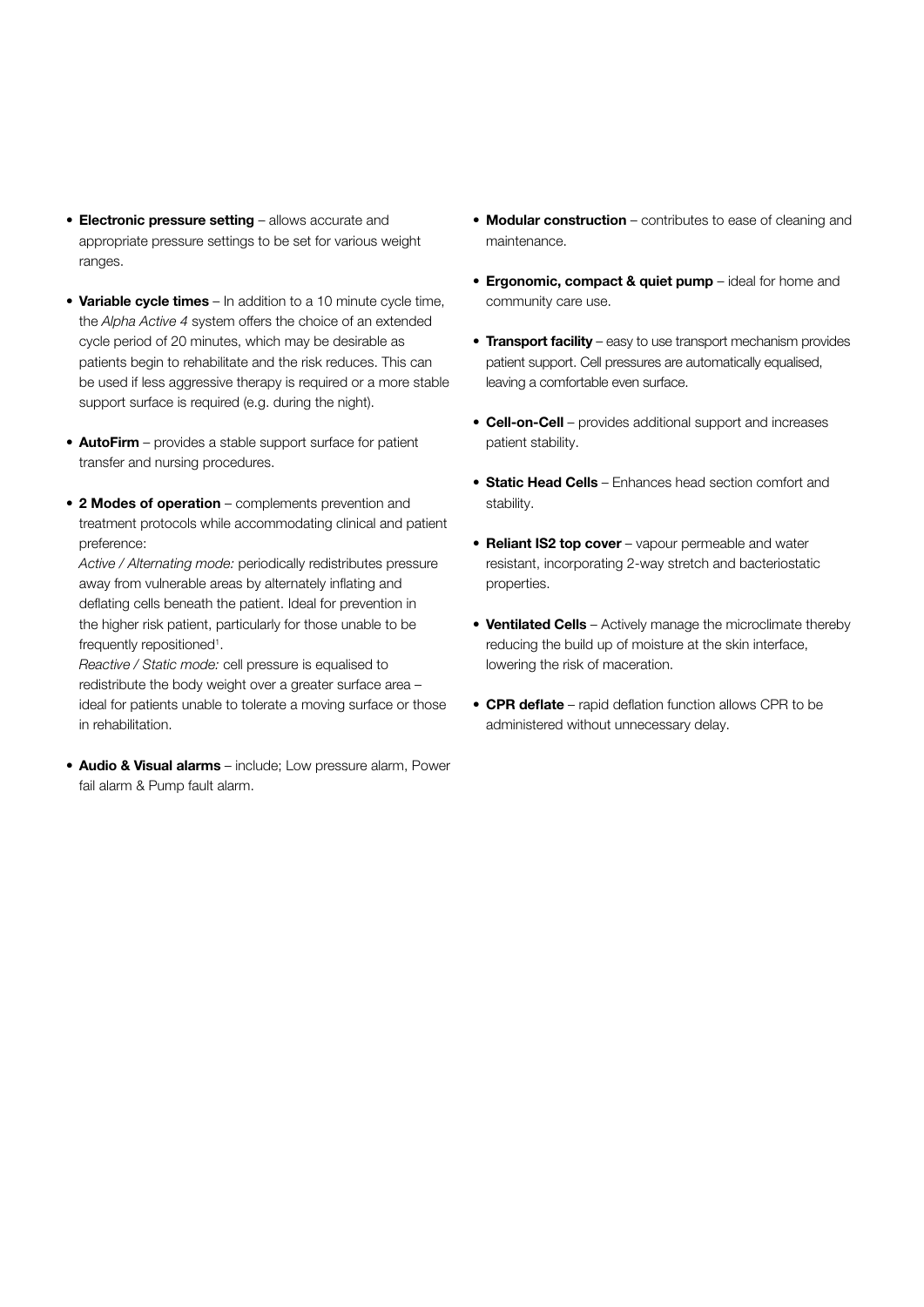